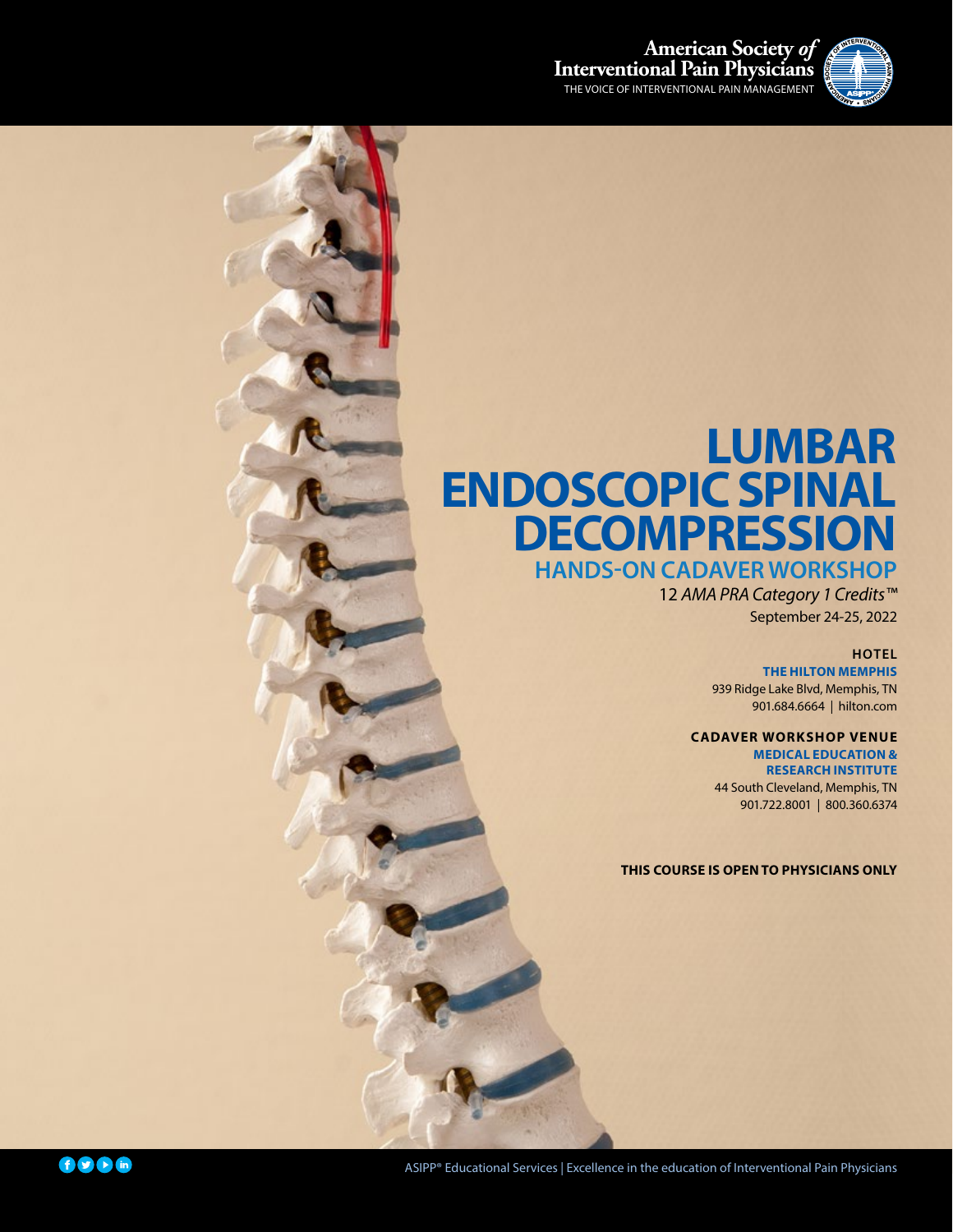# YOU'RE INVITED

On behalf of the Board of the American Society of Interventional Pain Physicians (ASIPP®), it is our privilege and pleasure to invite you to attend the Lumbar Endoscopic Decompression Hands-On Cadaver Workshop. The 1.5 day Cadaver Workshop is September 24-25 at the Medical Education Research Institute facility. This workshop meets the needs of interventionalists based on input and needs assessment.

## **EDUCATIONAL OBJECTIVES/TARGET AUDIENCE**

The cadaver workshops for Lumbar Endoscopic Decompression are targeted to interventional pain physicians seeking CME credit hours and an introduction or review of proven interventional techniques, as well as skills improvement.

## **EDUCATIONAL OBJECTIVES**

- Provide high-quality, competent, safe, accessible, and cost-efficient services to your patients
- Improve existing skills and/or develop new skills in the delivery of Lumbar Endoscopic Spinal Decompression
- Incorporate interventional techniques in treating your patients so that patients have better outcomes and reduced side effects

## **AMERICANS WITH DISABILITIES ACT AND SPECIAL SERVICES**

Organizers fully comply with the legal requirements of the Americans with Disabilities Act and the rules and regulations thereof. If any participant in this educational activity is in need of accommodations, please contact the organizers at 270.554.9412 at least 10 days prior to the conference.

## **ACCREDITATION STATEMENT**

This activity has been planned and implemented in accordance with the accreditation requirements and policies of the Accreditation Council for Continuing Medical Education (ACCME) through the joint providership of The Institute for Medical Studies and the American Society of Interventional Pain Physicians (ASIPP®). The Institute for Medical Studies is accredited by the ACCME to provide continuing medical education for physicians.

## *CATEGORY I CREDIT*

The Institute for Medical Studies designates the Lumbar Endoscopic Decompression Workshop live activity for a maximum of 12 *AMA PRA Category 1 Credits™*. Physicians should only claim credit commensurate with the extent of their participation in the activity.

*ASIPP® is now an ABA Registered CME Provider.*

*DUPLICATION OR DISTRIBUTION OF MATERIALS OR RECORDING OF LECTURES WITHOUT EXPRESS WRITTEN PERMISSION FROM ASIPP® IS PROHIBITED. THERE IS NO COMMERCIAL SUPPORT FOR THIS COURSE.*



## **ACCOMMODATIONS**

HILTON MEMPHIS **939 Ridge Lake Boulevard Memphis, TN 38120** TEL: **901.684.6664**  FAX: **901.762.7496** 

Enjoy rooms with luxurious bedding, 49-inch flat-screen TVs, WiFi and large work desks. A

true gem among hotels in Memphis, TN, the Hilton Memphis hotel is in the heart of the East Memphis business district, a short distance from top attractions. This hotel is located just a few miles from the upscale shops, cinemas and restaurants on Poplar Avenue. Downtown Memphis is just a 20-minute drive and the airport is just 15 minutes away.

**In order to make your hotel reservation is with the ASIPP room block rate let the hotel know you are with the ASIPP Meeting.**

# **COURSE DIRECTORS**



**LAXMAIAH MANCHIKANTI, MD** Chairman of the Board and Chief Executive Officer,  $\Delta$ SIPP®



**SHERI L. ALBERS, DO** President, ASIPP®



**JASON CAPRA, MD**



**DATTA, MD**

# **INVITED FACULTY**

**Sheri Albers, DO** Sacramento, CA

**Jason Capra, MD**  Pensacola, FL

**Sukdeb Datta, MD** New York, NY

**Craig Flinders, MD** Clarkston, WA

**George Rappard, MD** Beverly Hills, CA

**Amol Soin, MD**  Dayton, OH

**Baher Yanni, MD** East Windsor, NJ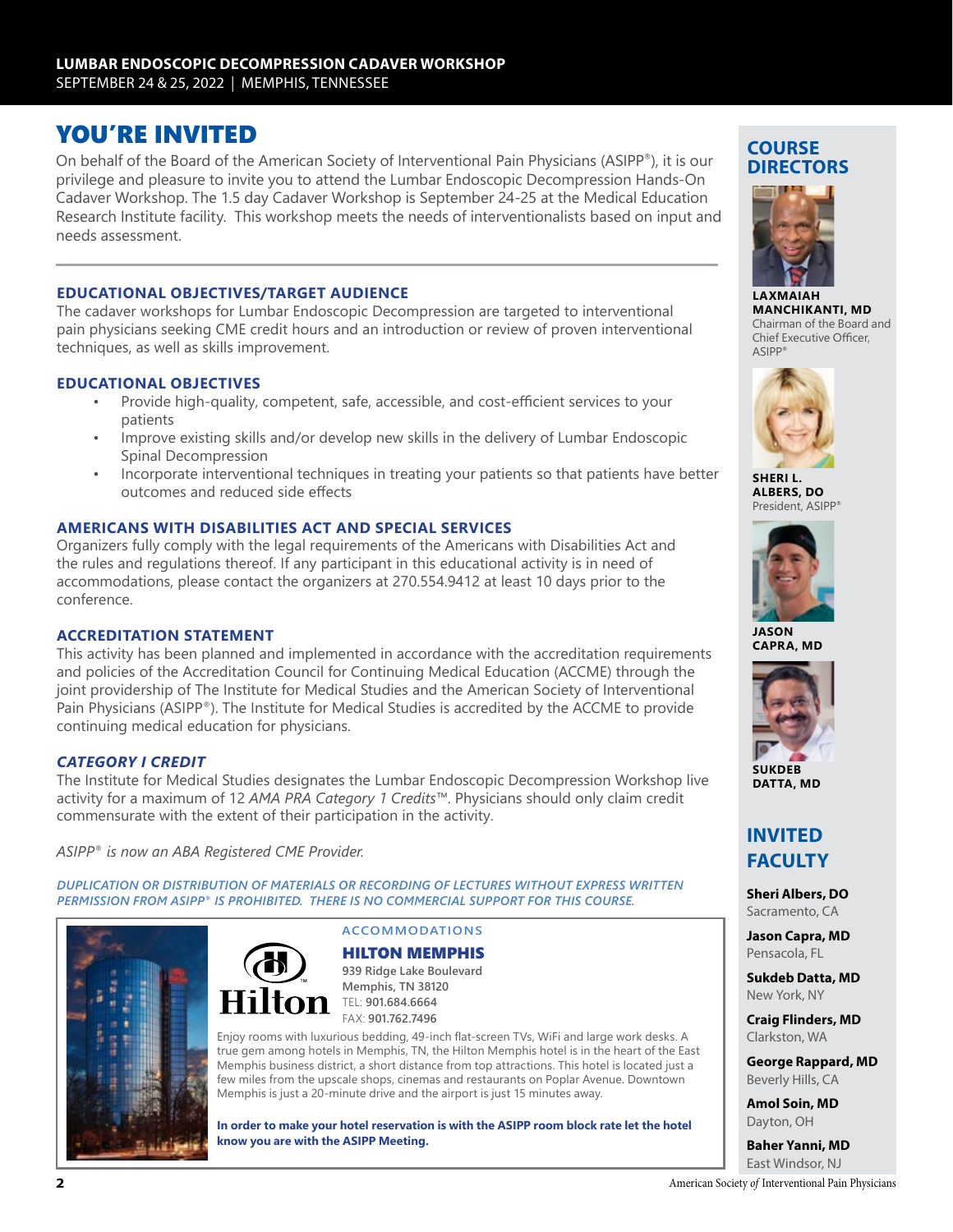# SATURDAY, SEPTEMBER 24 *\*All times are CST*

**CADAVER WORKSHOP** FOR **LUMBAR ENDOSCOPIC SPINAL DECOMPRESSION**

| 6:45am                             | <b>Shuttle to Cadaver Workshop Facility</b>              |
|------------------------------------|----------------------------------------------------------|
| $7:00am - 8:00am$                  | Registration and Breakfast                               |
| $8:00am - 9:00am$                  | Overview of Cadaver Workshop<br>Laxmaiah Manchikanti, MD |
| $9:00am - 12:00pm$                 | <b>HANDS-ON CADAVER WORKSHOP</b>                         |
| $12:00 \text{pm} - 1:00 \text{pm}$ | Lunch                                                    |
| $1:00 \text{pm} - 5:00 \text{pm}$  | <b>HANDS-ON CADAVER WORKSHOP</b>                         |
| 5:00 <sub>pm</sub>                 | <b>Shuttle to Hotel</b>                                  |
|                                    |                                                          |

# SUNDAY, SEPTEMBER 25 *\*All times are CST*

# **CADAVER WORKSHOP** FOR **LUMBAR ENDOSCOPIC SPINAL DECOMPRESSION**

| $6:45$ am          | <b>Shuttle to Cadaver Workshop Facility</b>   |
|--------------------|-----------------------------------------------|
| $7:00$ am – 8:00am | Registration and Breakfast                    |
| $8:00am - 9:00am$  | <b>Discussion</b><br>Laxmaiah Manchikanti, MD |
| $9:00am - 12:00pm$ | <b>HANDS-ON CADAVER WORKSHOP</b>              |
| 12:00pm            | <b>Shuttle to Hotel &amp; Airport</b>         |

# **CADAVER LAB COURSE PROCEDURES** FOR LUMBAR ENDOSCOPIC SPINAL DECOMPRESSION

- **1. Lumbar and SI Rhizotomy**
- **2. Basic Transforaminal Discectomy**

\*\*To participate in this cadaver workshop you must have previously performed discograms and transforaminal epidural injections. \*\*